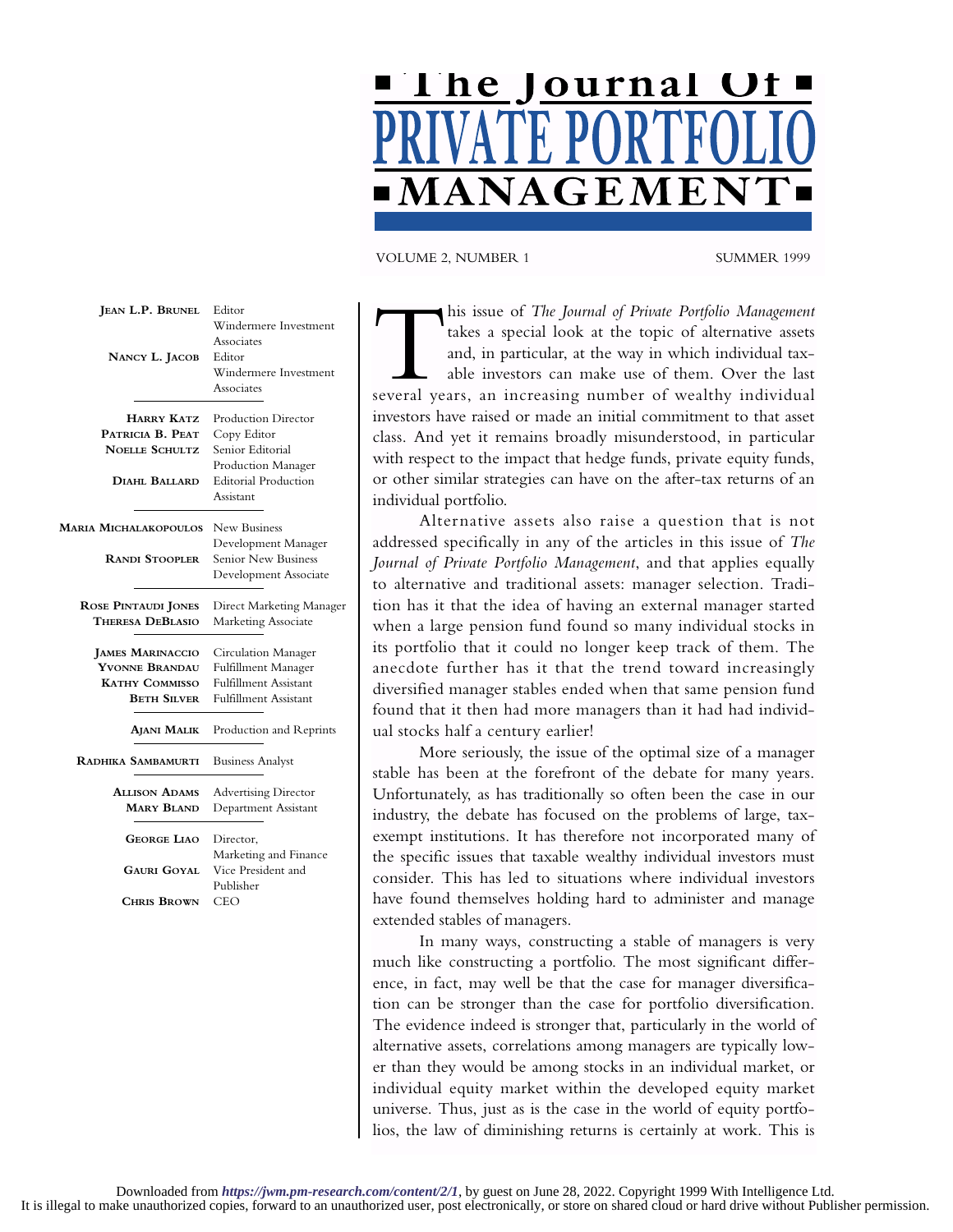

illustrated in the Exhibit below. It shows the expected return and risk characteristics associated with portfolios comprising varying numbers of alternative asset managers, whose returns are assumed to be perfectly uncorrelated to one another. Note how quickly risk reduction is achieved and how little risk reduction is available beyond the twentieth manager!

## **E XHIBIT Multimanager Portfolio Risk and Return Trends**



The issue is even more important when dealing with individual investors for two main reasons:

- Even when they are very wealthy, individual investors rarely have the "buying power" of large institutions. Spreading their assets over too many managers can significantly raise their overall management costs.
- Although many wealthy individuals and families have family offices or staff to administer their assets, the arguably unnecessary complexity associated with too large a manager stable can prove overwhelming, and claim too large a share of their

**2** THE JOURNAL OF PRIVATE PORTFOLIO MANAGEMENT SUMMER 1999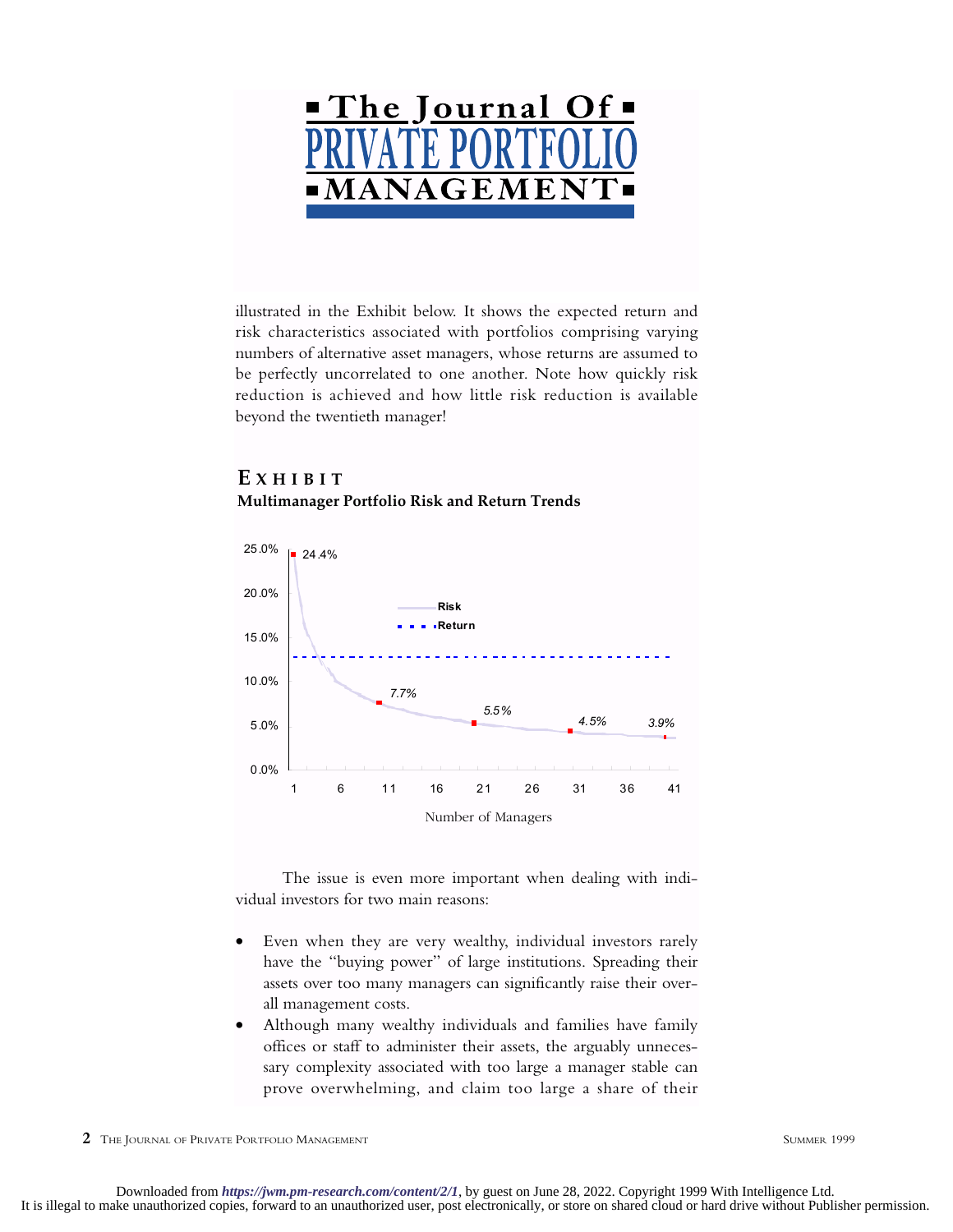

resources. Too large a stable can apply too much pressure on the custodians who are responsible for administering the assets, on the investment consultants who are responsible for keeping track of each of these managers, on the accountants who must keep track of transactions and prepare tax returns, and even on themselves as they try to keep current on the diverse strategies and their results.

A few simple principles can help wealthy individuals and families deal with the problem.

- The often quoted but rarely used "keep things simple" principle applies here as much as anywhere. While manager diversification is indeed quite important, it is worth remembering why one is seeking diversification and thus avoid overdiversifying.
- Investors should focus their diversification efforts where they are likely to pay off most handsomely. Private equity investments are typically considerably less liquid than others, whether they involve traditional assets or alternative strategies. It is therefore arguably much more important to create a diversified private equity portfolio than it might be to create a diversified portfolio of U.S. large-capitalization equity managers.
- Investors might also focus their diversification efforts on the investment areas in which they are most interested. Market research has demonstrated that the degree to which each investor needs to feel involved in the management of their assets can vary dramatically from one to another. Although this might be misinterpreted to mean that wealthy individual investors seek to direct most of their investment transactions, it does seem to mean that the degree to which they are involved in the selection and management of their managers can vary. Someone interested in alternative investment strategies could satisfy their desire for involvement by having a more diverse stable than another who seeks more of a hands-off approach.
- Finally, and probably most important, it is worth remembering that the decision to hire a manager may well be only half the battle. More important, in the long term, is the attention needed to monitor each manager closely and ensure that peo-